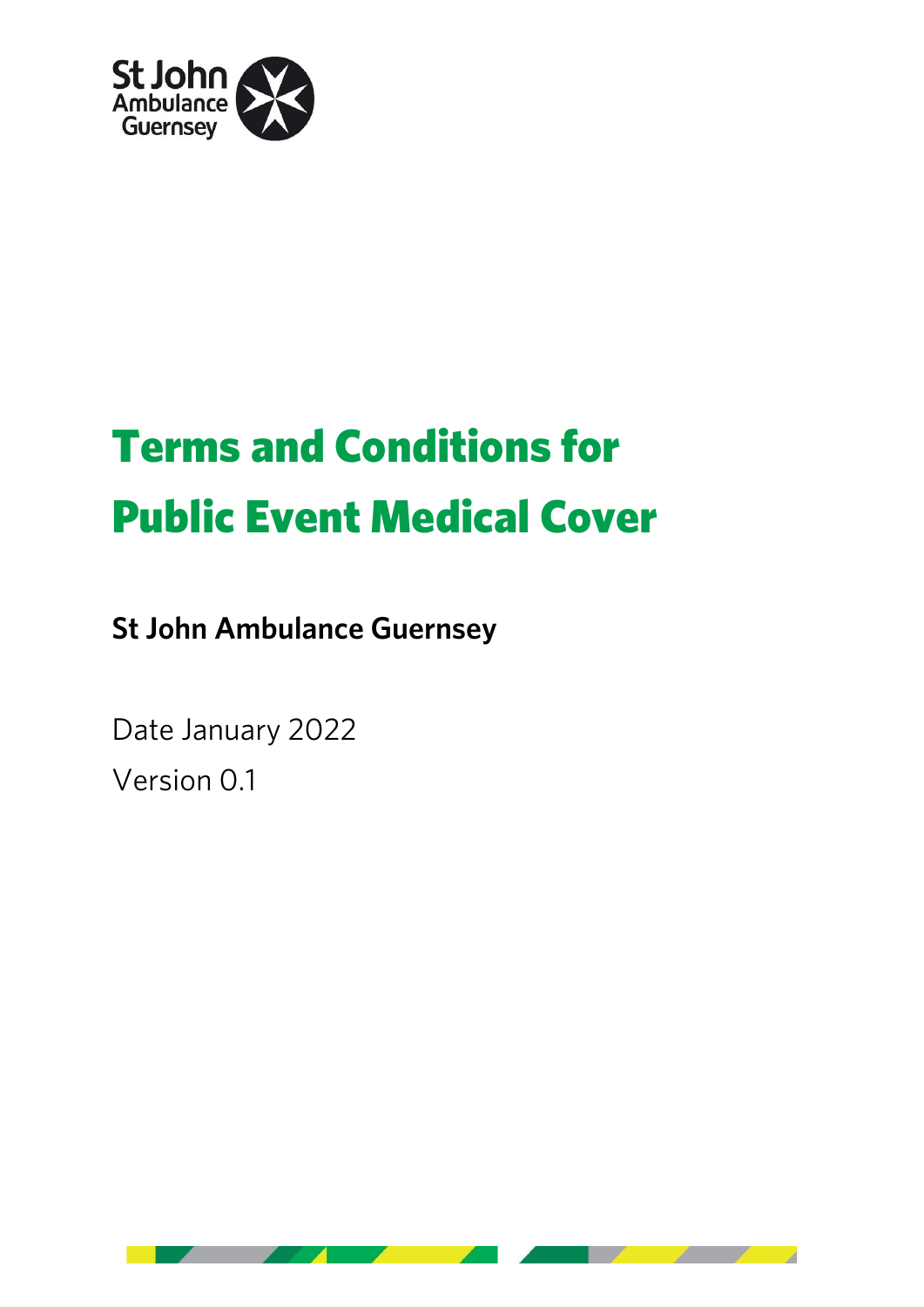

## Terms & Conditions

In these Terms and Conditions "we," "our" and "us" refers to St John Ambulance Guernsey whose registered office is at St John Headquarters, Rohais, St Peter Port, Guernsey, GY1 1YN which consists of several charitable and trading entities. These entities consist of The Commandery of the Bailiwick of Guernsey of the Most Venerable Order of the Hospital of St John of Jerusalem under whose remit all St John Ambulance Guernsey charitable and trading entities sit including St John Guernsey LBG, registered as a charity in Guernsey (Registered Charity Number CH121) and The St John Ambulance & Rescue Service LBG (trading as St Charity Number (Charitan Charitage Service) and The St John American Charitage (Decisional Charitage John Emergency Ambulance Service) also registered as a charity in Guernsey (Registered Charity Number CH227).

"You" and "your" refers to the party contracting with St John Ambulance Guernsey.

# 1. Requests / Acceptance to cover Public Events<br>1.1 All requests for us to provide services at an event ("the event") must be placed by you using  $1<sub>1</sub>$

- our online request form at https://stjohn.gg/cover You are required to supply full details about your event on the online booking form to enable us to adequately assess your event to provide the necessary cover.
- $1.2<sup>1</sup>$ Our services are provided by volunteers and professional ambulance clinicians and as such we rely on the availability of these volunteers and/or paid ambulance clinicians to provide cover at public events. Due to either being unavailable to provide Public Event cover we cannot guarantee that any request will be accepted.
- $1.3$ The acceptance of a quotation from us is not a binding agreement and all offers to provide a service are done on a best endeavours basis for the reasons given in 1.2 above. service are done on a best endeavours basis for the reasons given in 1.2 above.

## $2<sub>1</sub>$

- $21$  Christian group 2.1 Our charges are set according to the level of medical cover required.
- 2.2 The charges are determined by the type of event as well as when it is being held (e.g. the day and time). A small charity event of short duration, requiring one or two volunteers may be asked for a simple donation, alternatively an event that requires professional ambulance personnel will have different rates for week day office hours, as opposed to events that take place during evenings, weekends or public holidays.
- $2.3$ Once at the event, regardless of the duration, the finish time specified on the online booking shall be considered as the finish time of the event. If an event continues beyond the published time, we reserve the right to leave the event at the specified finish time due to the continued availability of our personnel in attendance.

Any possible overrun must be discussed with our personnel at the event as soon as possible, this may be the senior clinician or the Event Manager, if one has been appointed. The decision to stay is at the discretion of our personnel providing the event cover. In all incidences where the finish is at the discretion of our personnel providing the event cover. In all incidences where the finish

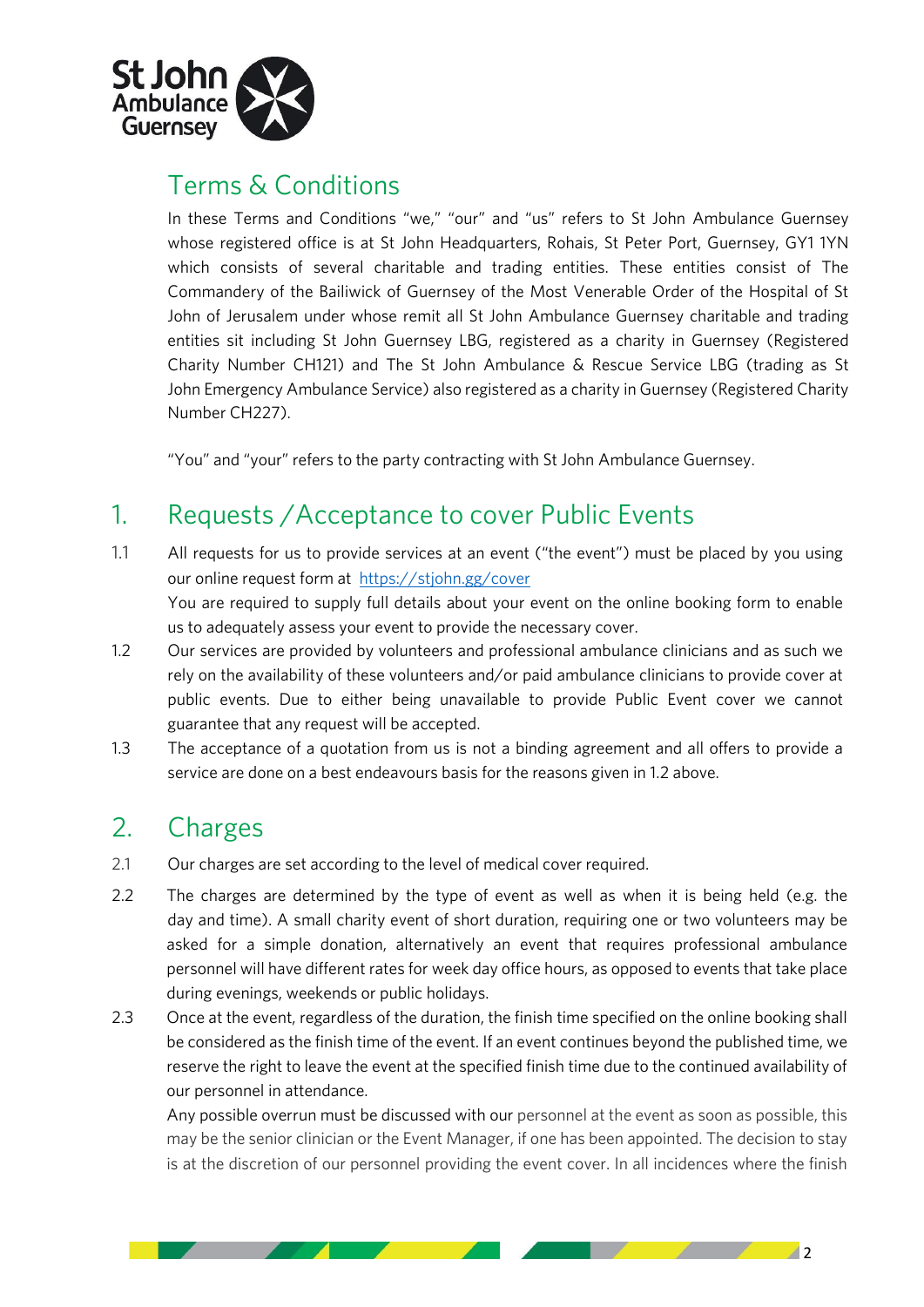

time exceeds that of the stated time on the booking form and our personnel continue to provide<br>cover, excess charges will be payable in accordance with the hourly rates as per our Public Event cover, excess charges with the hourly rates as per our Public Events as per our Public Events as per our Public Events as per our Public Events as per our Public Events as per our Public Events as per our Public Events as tariffs (Appendix 1)<br>If you wish to cancel our attendance at your event, you must give us written notice to be received

- $2.4$ by our Public Events Team as soon as possible prior to the event. Please refer to our cancellation policy (Appendix 2) for details of any charges that may be applied. Email notification is acceptable as written notice and should be sent to our Public Events email address public. events@stjohn.gg Alternatively, please call the public events line on 720088 in the first instance or the Joint Emergency Services Control Centre on 725211 (select option 9) only if the Public Events Line is not answered and the cancellation is for an event on the same day.
- If You wish to change the date and/or times of your event, you must communicate these changes 2.5 If You wish to change the date and/or times of your event, you must communicate these changes<br>to us in writing (email acceptable) giving us as much notice as possible. We cannot guarantee to cover your event when we are already fully booked for the new date or time period but we will work with you to seek alternative arrangements should this happen.
- $2.6$ Once we have agreed that we will provide cover for your event, we will provide you with a quote for our services. Once the event has been completed, you will receive an invoice from us for providing the event cover. Payment by bank transfer is preferred, details for which will be provided on the bottom of the invoice.

Payment by cheque can be made using the details on the invoice.

Payment may also be made online at <https://www.stjohn.gg/what-we-do/event-first-aid>

- We do not normally accept cash payments unless by prior agreement.<br>The terms of payment are 30 days from the date of invoice. We reserve the right to levy a charge  $2.7$ on any overdue payments unless prior agreement has been made with respect to these charges.
- If you owe us monies from outstanding invoice(s), we reserve the right to decline to cover any of 2.8 If you owe us monies from outstanding invoice(s), we reserve the right to decline to cover any of  $y \mapsto \cdots$  and  $y \mapsto \cdots$  account is settled with us.

## $\mathcal{B}_{\mathcal{L}}$

- 3. Your Responsibilities<br>3.1 As the Organiser of the event, you retain full responsibility for ensuring that a satisfactory risk  $\frac{1}{3}$ .1 As the Organiser of the event, you retain full responsibility for ensuring that a satisfactory risk  $\frac{1}{3}$ assessment has been carried out for the event and that the Risk Management Plan has been executed.<br>You must ensure that the event is properly policed, so that our personnel do not find
- 3.2 You must ensure that the event is the properties in threatening situations.
- You must ensure that an area for the treatment of patients is clearly defined. This may take the 3.3 You must ensure that an area for the treatment of patients is clearly defined. This may take the form of a suitable parking area for our personnel to park their vehicle(s) such as a First Aid Post or Ambulance(s) and/or, depending on the venue and type of event, a dry, covered, clean and private area must be provided either by you or by us (at your cost).
- $3.4$ You must ensure that we have free and clear access and egress to and from the site of the event for our personnel and vehicles.
- $35$ You must ensure that inclusion of any other medical personnel at the event is notified to us in advance of your event and that they are introduced to our personnel and/or our Event Manager advance of your event and that they are introduced to our personnel and/or our Event Manager on our arrival. Where more than one supplier is required, it is important for all the providers

1983 - Andrew March 1983 - Andrew March 1983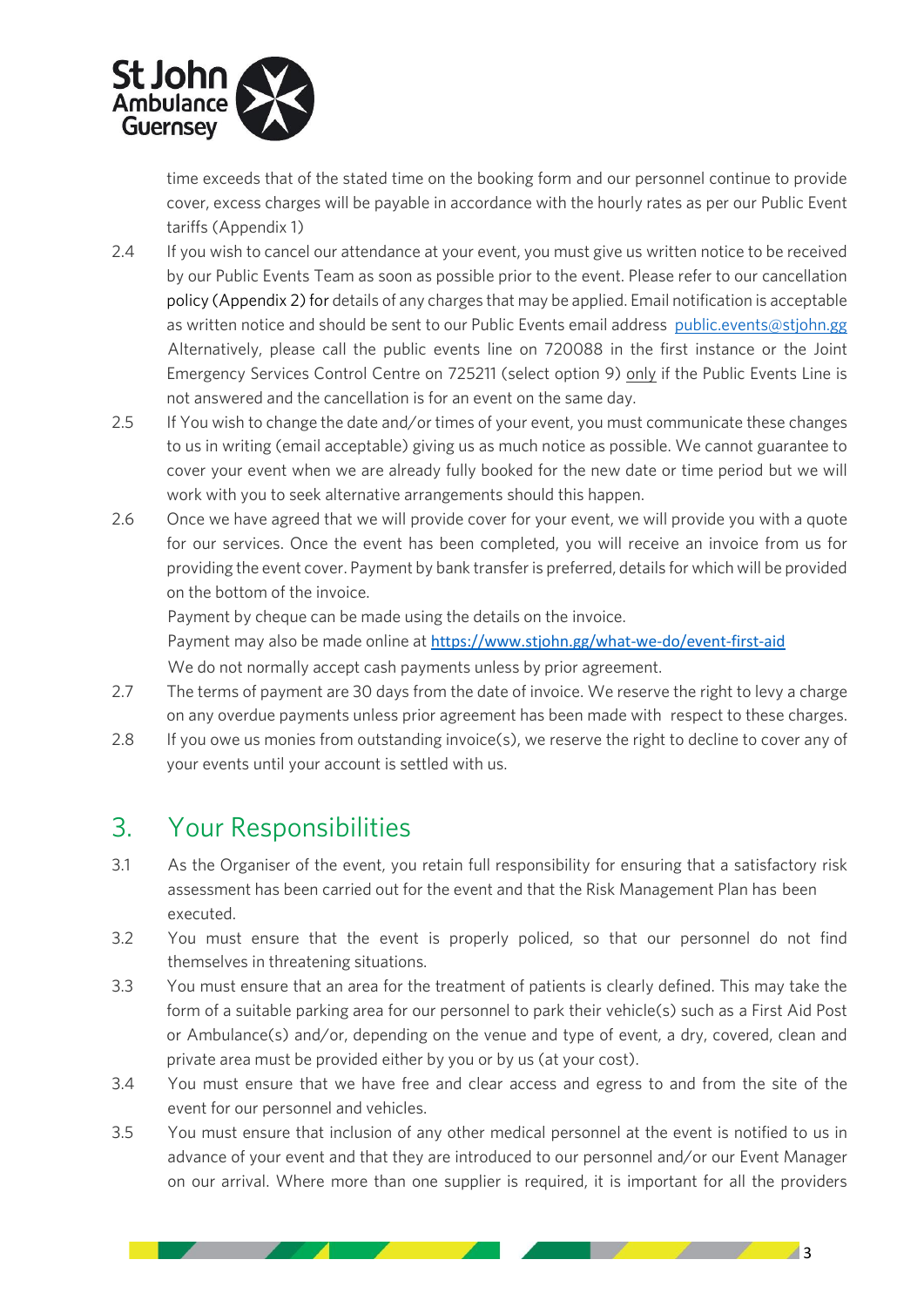

involved to be aware that they will be working alongside other organisations and agree, in writing,<br>that this is acceptable. There will need to be very clear written roles and responsibilities, as well that the this is acceptable. There will need to be very clear will need to be very clear will need to be very c<br>In additional will need to be very clear will need to be very clear will need to be very clear will need to be as which provides which are a and which are a senior medical of the senior medical of  $\mathcal{C}$  or similar medical or similar medical or similar medical or similar medical or similar medical or similar medical or similar m

- title) for the event.  $3.6$ 3.6 You must adhere to any reasonable request to stop the event while treatment of a casualty takes
- Your event staff must be made aware of where the first aid post(s), personnel and/or 3.7 Your event staff must be made aware of where the first aid post(s), person ambulance(s) are located to assist any requests from participants or spectators.
- Should the event be of such a size that you are using maps, plans and/or radio equipment, our 3.8 Should the event be of such a size that you are using maps, plans and/or radio equipment, our system/route of communication is made known to us.
- You are responsible for ensuring that all necessary licenses to operate the event have been 3.9 You are responsible for ensuring that all necessary licenses to operate the event have been<br>obtained and for compliance with all conditions associated with such licences and in respect of all relevant legislation, regulations or similar. Failure to comply with the requirements of this clause may be treated by us as a fundamental breach of this Agreement, in which case we shall be entitled to immediately terminate our cover at the event. This will not affect our right to be paid for our services (whether performed or not).
- paid for our services (whether performed or not). 3.10 You must have in place public liability insurance cover in the insured sum of at least £10 million.

# 4. Our responsibilities (and limitations to the same)<br>4.1 We will provide first aid services at the event in a manner commensurate with  $\mathcal{A}_{\mathcal{L}}$

- We will provide first aid services at the event in a manner commensurate with good industry practice.
- $4.2$ We may carry out our own risk assessments and management plan in relation to the medical provision, but these are for our own purposes. You remain fully responsible for your event (see section 3 'Your Responsibilities').
- $4.3$ If in attendance our Event Manager shall manage the deployment of our volunteer personnel. They are responsible for the health, safety and welfare of our volunteer personnel and have a legal obligation under relevant legislations.
- $4.4$ It may be necessary for our ambulance clinicians to leave the event in order to transfer a patient to receive definitive medical care at the Emergency Department. We accept no liability should this mean that the event has to cease due to such a reduction of medical over.
- We are committed to working with the community to meet their needs, which includes providing 4.5 We are committed to working with the community to meet their needs, which includes providing<br>professional medical cover at public events. The St John Emergency Ambulance Service nevertheless is contracted by the States of Guernsey to provide the statutory ambulance Service for the Island which at all times must be efficient and responsive. While there is robust planning around preparedness and resilience, the nature of emergency work is unpredictable and during times of increased demand or urgency due to life threatening emergencies or a major incident, our response to these will take precedence over public and community events. We will make a reasonable effort to inform you before leaving your event should such an instance occur and if possible replace the cover as soon as it is practicable to do so. In the event that cover is withdrawn possible replace the cover as soon as it is practicable to do so. In the event that cover is withdrawn procedure to the internal that cover and the event that cover is with a society of the event that cover is with a socie and not replaced not replaced no charges will be made to you for any provision we have a you for any provision

4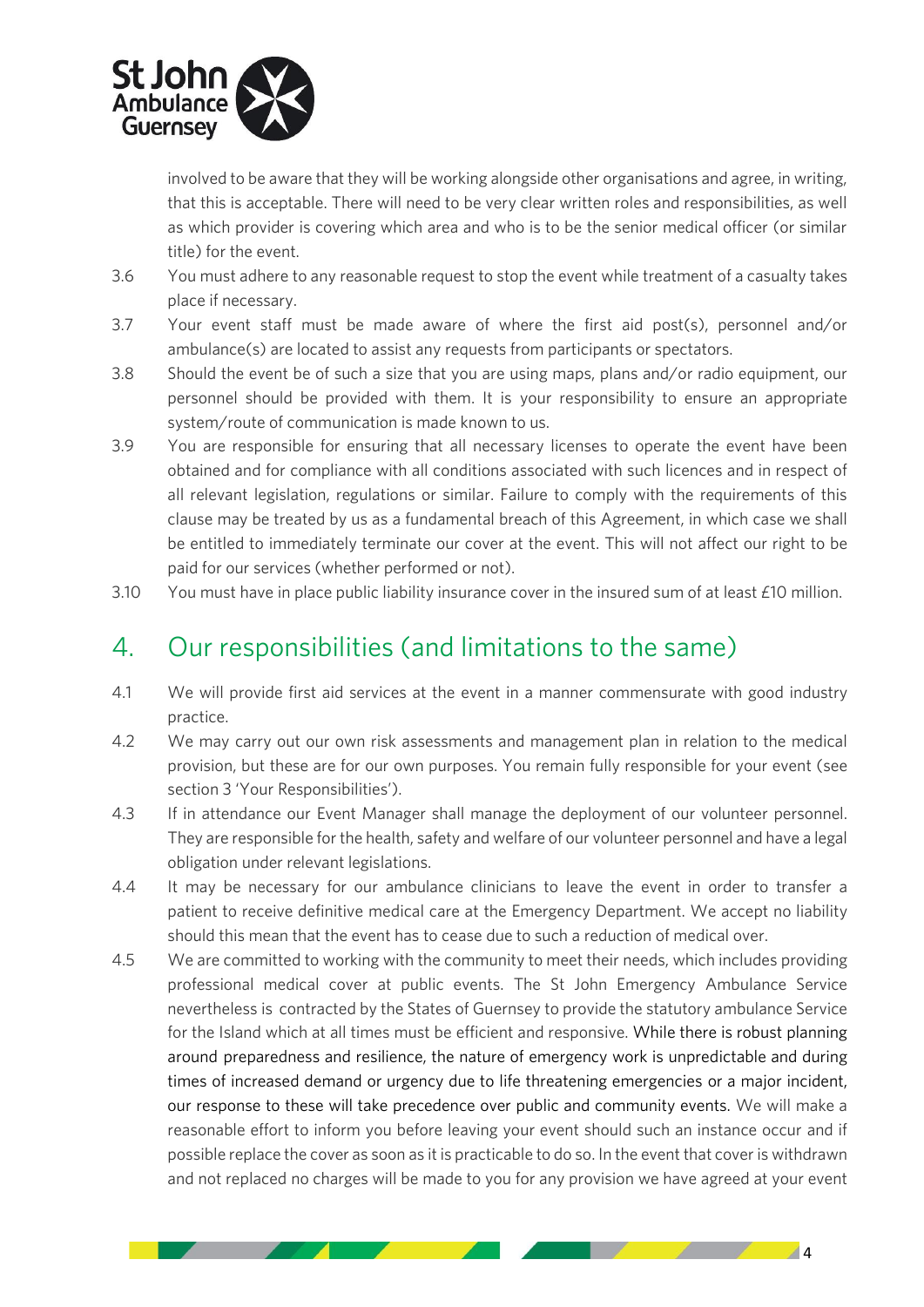

and not been able to fulfil. We accept no liability for any losses you may incur due to the termination of the event in such circumstances.

- $4.6$ Acceptance of all public event cover is subject to the availability of such volunteers and professional clinical personnel. Should adequate resources remain unavailable, we reserve the right to provide not less than twenty-four hours' notice to the named contact of our intent to provide reduced resources. If the named contact cannot be reached, all reasonable effort shall be made to inform the appropriate organisation in some other manner. It is the responsibility of the person booking us, to ensure appropriate contact information is made known to us. We accept no liability for any losses you may incur due to the cancellation or reduction of the event for reasons as set out in this clause.
- In view of the circumstances specified above, you are advised to arrange appropriate event 4.7 In view of the circumstances specified above, you are advised to arrange appropriate event cancellation insurance. We will not accept liability for any loss which you incur in relation to cancellation which could have been covered by such insurance.
- 4.8 Neither we or our personnel shall be liable under any circumstances, for any damage to land or property in the event of access being required to a patient and/or to allow egress from a site.
- 4.9 Subject to Clause 4.11 below, neither we or our personnel shall have any liability to you or any third party, for any loss, expense or damage of any nature, suffered or occurred arising from any breach of any condition of the 'Agreement' or any negligence or any breach of statutory or other breach of any condition of the 'Agreement' or any negligence or any breach of statutory or other duty or in any other way in connection with performance or purported performance of or failure to perform the 'Agreement'.<br>Nothing in this agreement shall be taken to exclude liability for death or personal injury resulting
- 4.10 Nothing in this agreement shall be taken to the mour (or our personnel's) negligence.
- 4.11 We shall not be liable for any failure in performance of any of our obligations under the 4.11 We shall not be liable for any failure in performance of any of our obligations under the  $\mathbf{f}_{\text{rad},\text{obs}}$ flood etc.)

- 5. Information Provided to and by us<br>5.1 If, in our opinion, a suitable level of cover cannot be agreed, or your event appears to put our personnel at unacceptable risk of injury or illness, we reserve the right not to proceed with providing public event cover. However, it remains your sole responsibility as the body organising the event to ensure that the level of cover requested complies with all statutory regulations and requirements as laid down by any governing body or local authority relating to such an event.
- Acceptance by us to provide medical cover at your public event, and for payment by you of our 5.2 Acceptance by us to provide medical cover at your public event, and for payment by you of our<br>fees as quoted is made on the understanding that the details of your event submitted to us are accurate and correct. If we are notified of any changes to the details, such as the level of medical cover required, duration, time or location of the event, we reserve the right to revise our fees, or to reconsider our acceptance to provide public event medical cover.
- 5.3 If upon arrival at the event, our Event Manager (if one has been assigned and is in attendance), or the senior ambulance clinician considers the event to be larger or of a higher risk than that stated on the booking form or subsequent correspondence, we will endeavour to source extra resources on the booking form or subsequent correspondence, we will end and the booking resources to source extra resourc which will be chargeable to you. If such resources cannot be found then we reserve the right to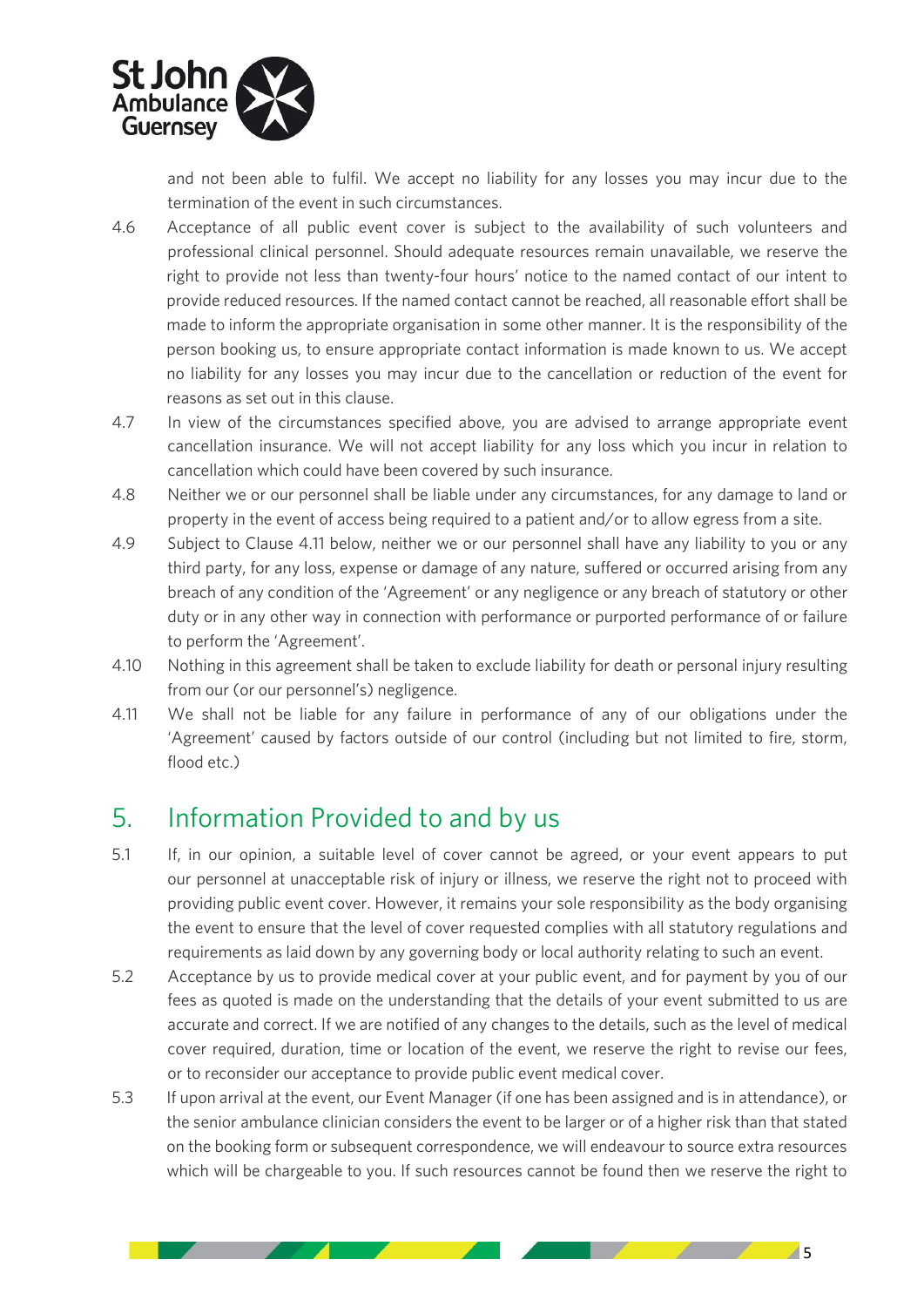

withdraw from the event. In such circumstances, all reasonable effort shall be made to advise your<br>contact who booked our services, of the reasons for our requirement for extra resources or for our withdrawal. Should it be necessary at this stage for us to withdraw from the event, full charges will still apply for the resources we provided. We accept no liability for any loss suffered by you due to the termination of the event under such circumstances. due to the termination of the event under such circumstances.

54 Personal information of any patients treated at your event by us will only be provided upon a<br>request by legal representation and/or by written consent of the individual concerned. If there is request by legal representation and/or by written consent of the individual concerned. If there is a requirement from your governing body to provide this information this information then we will provide a second summary of patients treated.

## $6<sub>1</sub>$ 6. Complaints

Any complaints or disagreements regarding our services or our personnel should be taken up with our personnel at your Event at the time. If the issue cannot be resolved, all complaints must be made in writing to the Public Events Co-Ordinator via Email: public.events@stjohn.gg or via post: The Public Events Co-Ordinator, St John Ambulance Guernsey, Rohais, St Peter Port, Guernsey GY11YN. Alternatively, details can be obtained Guernsey, Rohais, St Peter Port, Guernsey GY1 1YN. Alternatively, details can be obtained from our personnel at your Event.

## $\overline{7}$ General

- 7.1 Each party will ensure that all confidential information received from the other, remains confidential subject to any disclosure required by law (when full consultation will take place between both parties prior to disclosure).
- $7.2$ Each party confirms that it owns or has all necessary rights in the use of all intellectual property in relation to the services which are the subject of this Agreement (and the related catalogues/literature) and each acknowledges that such intellectual property shall remain the property of, or the rights in the use of shall remain with the originating party, unless otherwise agreed in writing between the authorised representatives of each party.
- If any clause or part of this Agreement is found by any court, tribunal, administrative body or 7.3 If any clause or part of this Agreement is found by any court, tribunal, administrative body or authority of competent jurisdiction to be illegal, invalid or unenforceable then that provision will, to the extent required, be severed from this Agreement and will be ineffective without, as far as is possible, modifying any other clause or part of this Contract and this will not affect any other provisions of this Contract which will remain in full force and effect.
- $7.4$ No failure or delay by either party to exercise any right, power or remedy will operate as a waiver 7.4 No failure or delay by either party to exercise any right, power or remedy will operate as a waiver of it nor will any partial exercise preclude any further exercise of the same or of some other right, power or remedy.<br>The Agreement may only be varied or amended in writing and signed by the parties specifically
- $7.5$ referring to this clause and stating that the Agreement is varied in the manner specified.
- The Agreement into which these Terms and Conditions are incorporated contain all the terms 7.6 The Agreement into which these Terms and Conditions are incorporated contain all the terms which the parties have agreed in relation to the subject matter of this Agreement. Nothing in this Clause shall be taken to exclude liability for fraudulent misrepresentation. Clause shall be taken to exclude liability for fraudulent misrepresentation.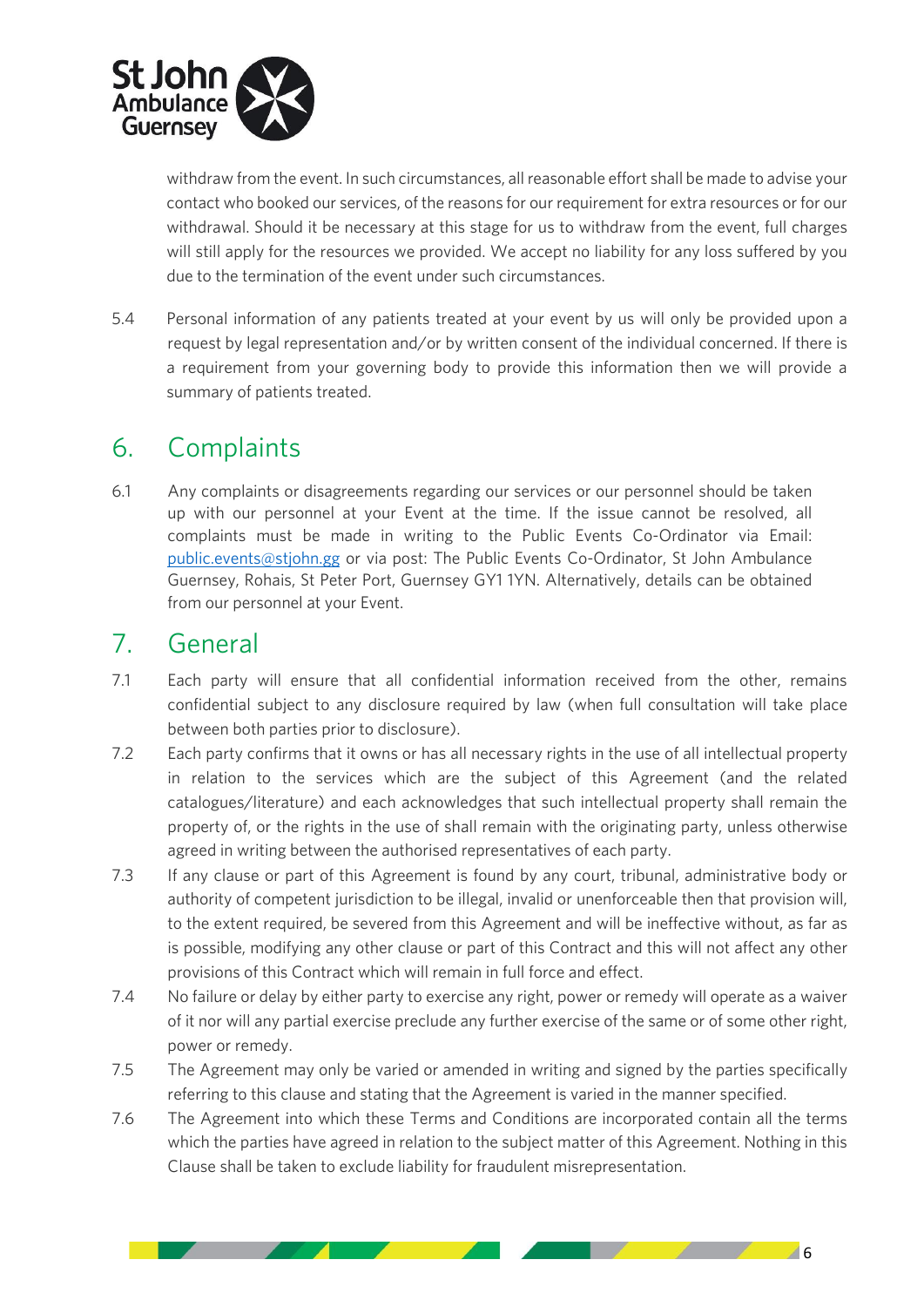

7.7 Nothing in the Agreement or any arrangement contemplated by it shall constitute either party a<br>partner of the other nor shall the execution, completion and implementation of the Agreement confer on any party any power to bind or impose any obligations to any third parties on the other conference on any party any party any obligations to bind or impose any third party of the other party of the o<br>In power to any third party of the other party of the other party. party or to pledge the credit of the other party.

8. Privacy<br>8.1 For information about how we might collect and use the information you give us, the conditions under which we may disclose it to others, how we keep it secure and your legal rights in relation  $\mathcal{L}_{\text{max}}$  which we keep it to other which  $\mathcal{L}_{\text{max}}$  rights in relation  $\mathcal{L}_{\text{max}}$  rights in relations in relations in relations in relations in relations in relations in relations in relations in relations in r to any personal information that we hold, please see our privacy notice at:

<https://www.stjohn.gg/st-john-guernsey-privacy-notice>

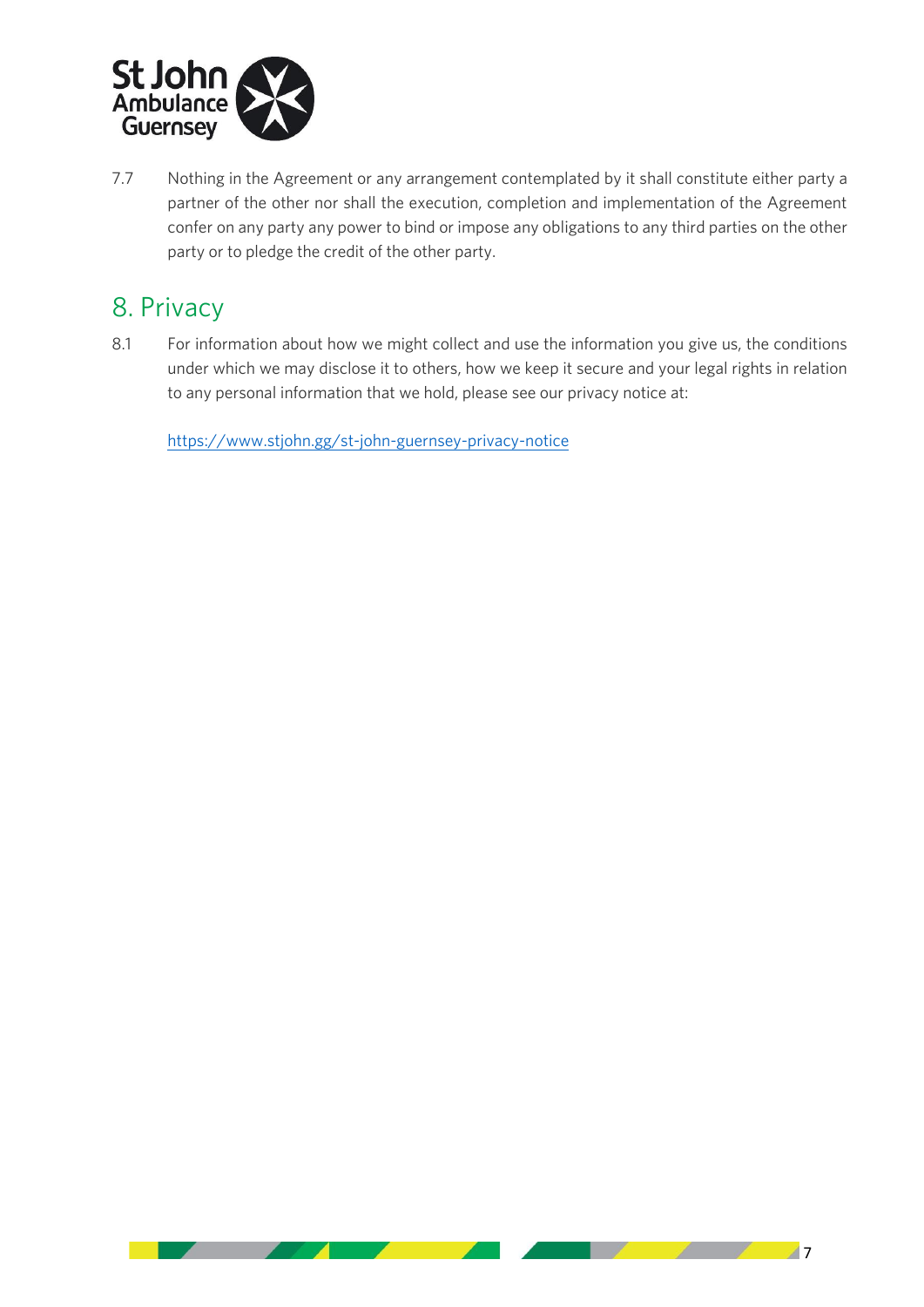

# **Appendix 1<br>Public Event Medical Cover** Public Event Medical Cover

# Charges 2022

Public Event Cover provided by professional ambulance clinicians and volunteer first aiders

St Form Ambulance Guernsey provides both professional ambulance cover as well as volunteer first. aid services for a variety of public events.

| The cost for providing these services are detailed below: |  |  |  |
|-----------------------------------------------------------|--|--|--|
|                                                           |  |  |  |

|                                                                                                      | Monday to Friday<br>per hour | <b>Weekends and Public</b><br>Holidays per hour |  |
|------------------------------------------------------------------------------------------------------|------------------------------|-------------------------------------------------|--|
| Solo crewed ambulance car<br>(providing Basic Life Support)*                                         | £50.50                       | £64.00                                          |  |
| Solo crewed ambulance car<br>(providing Paramedic Advanced<br>Life Support)**                        | £57.00                       | £70.50                                          |  |
| Double crewed ambulance<br>(providing Basic Life Support)                                            | £96.00                       | £123.00                                         |  |
| Double crewed ambulance<br>(providing Paramedic Advanced<br>Life Support)                            | £102.50                      | £129.50                                         |  |
| Volunteer First Aider/Cycle<br>Response Unit                                                         | $£22.50***$                  | $E22.50***$                                     |  |
| First Aid Post (Volunteer<br>ambulance or gazebo) per 4<br>hour period (Day long rates<br>available) | £75.00 per vehicle/gazebo    | £75.00 per vehicle/gazebo                       |  |

 $\star$ Basic Life Support (BLS) cover is provided by professional Emergency Medical Technicians or Equivalent

\*\* Advanced Life Support (ALS) cover is provided by Registered Paramedics<br>\*\*\* Rates for charities are available on request. First aid posts are provided based on the nature of the event and our risk assessment. the event and our risk assessment.

 $S$  and  $S$  of  $\frac{1}{2}$  and  $\frac{1}{2}$  above, then please contact our Public our Public our Public our Public our Public our Public our Public our Public our Public our Public our Public our Public our Public our Public o Events Co-Ordinator to obtain the charges.